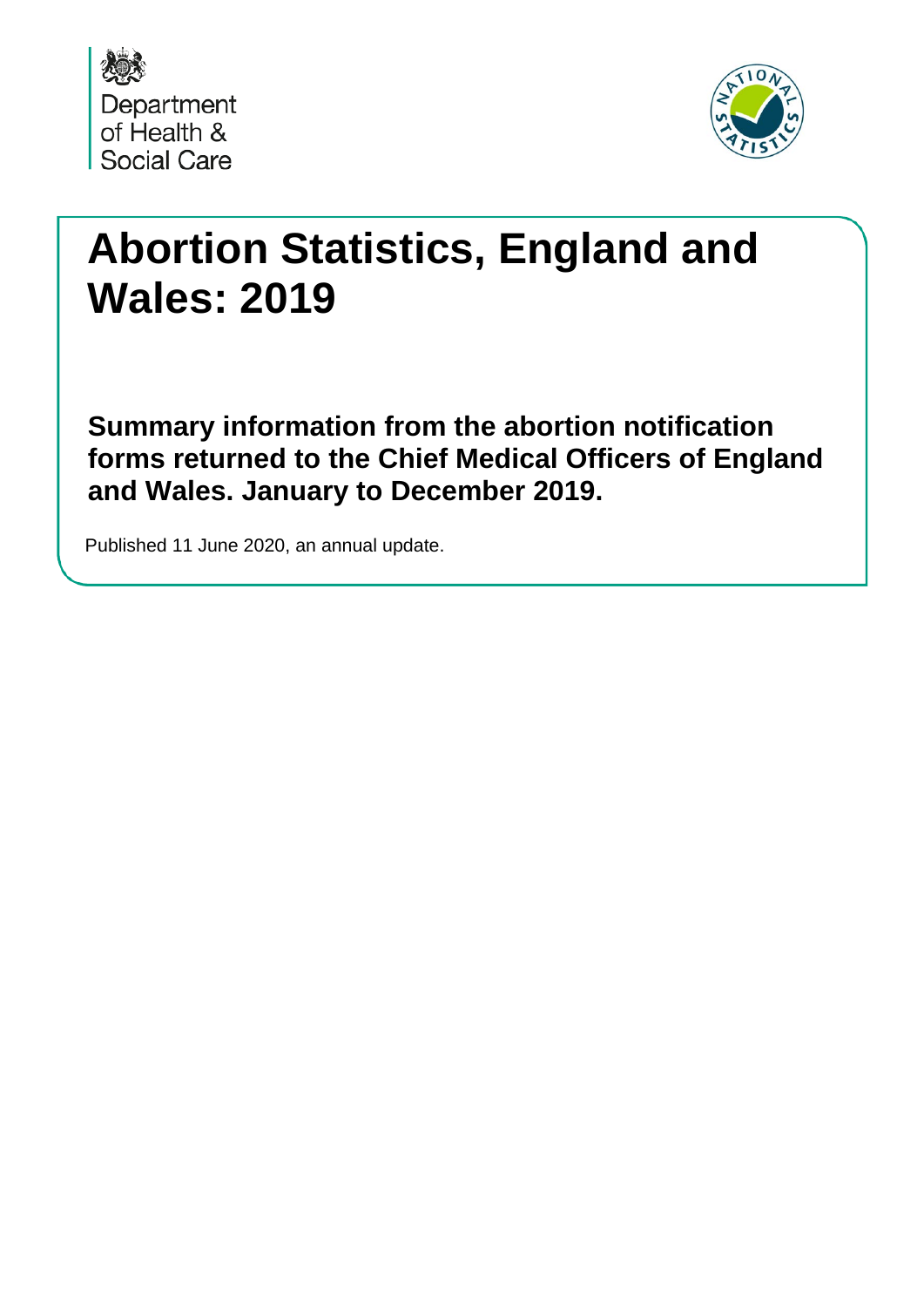# <span id="page-1-0"></span>**Contents**

| 1.                                                                     |  |
|------------------------------------------------------------------------|--|
|                                                                        |  |
|                                                                        |  |
|                                                                        |  |
|                                                                        |  |
|                                                                        |  |
|                                                                        |  |
|                                                                        |  |
|                                                                        |  |
|                                                                        |  |
|                                                                        |  |
|                                                                        |  |
|                                                                        |  |
|                                                                        |  |
|                                                                        |  |
|                                                                        |  |
|                                                                        |  |
|                                                                        |  |
|                                                                        |  |
|                                                                        |  |
|                                                                        |  |
| Abortion rates by Index of Multiple Deprivation, (IMD), deciles  16    |  |
| Age range analysis by Index of Multiple Deprivation, (IMD), deciles 17 |  |
|                                                                        |  |
|                                                                        |  |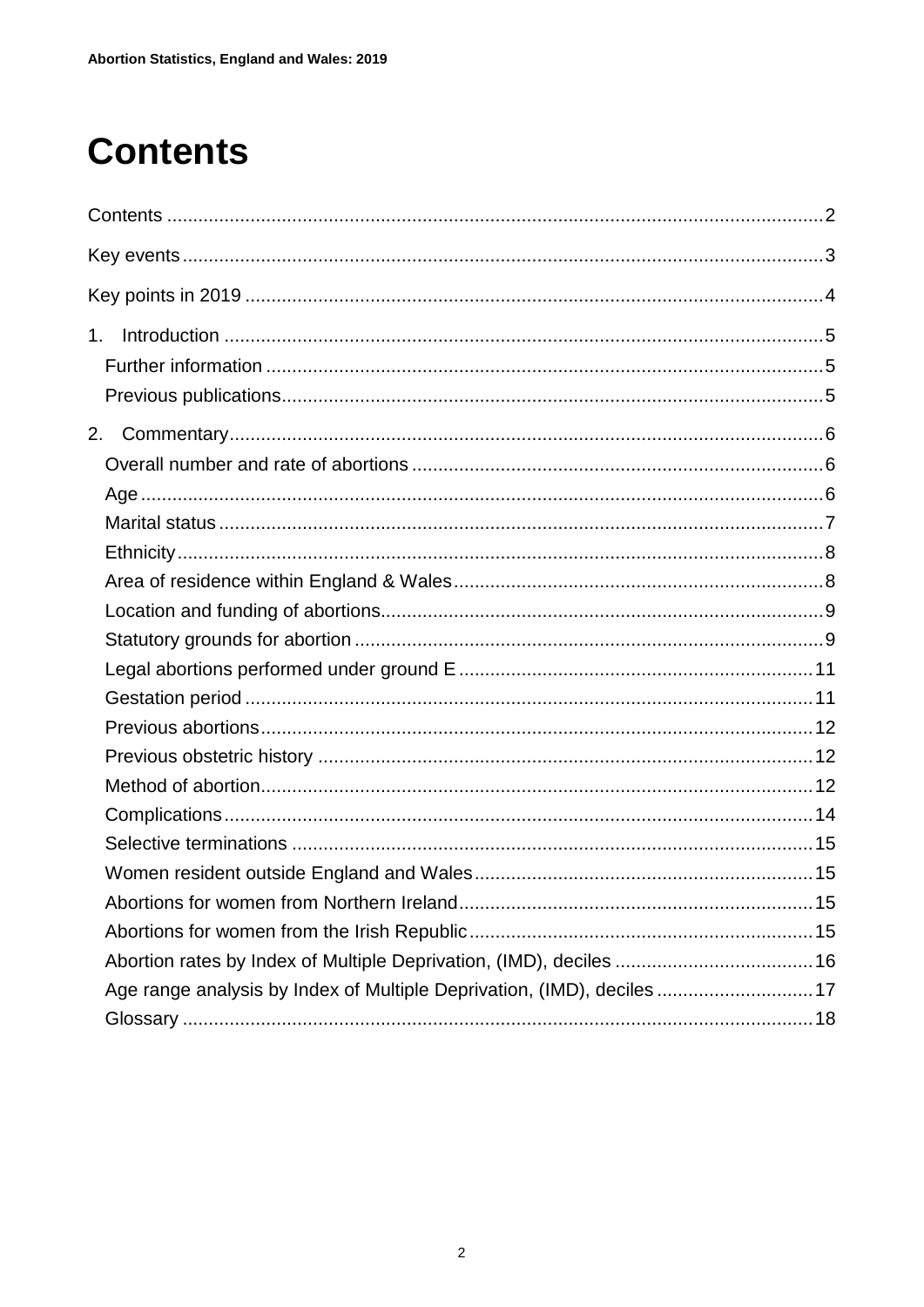# <span id="page-2-0"></span>**Key events**

| <b>Date</b>      | <b>Key event</b>                                                                                                                                                                                                                                                                                                                            |
|------------------|---------------------------------------------------------------------------------------------------------------------------------------------------------------------------------------------------------------------------------------------------------------------------------------------------------------------------------------------|
| October<br>1967  | Abortion Act 1967 passed. Introduced by David Steel and supported by the<br>government under a free vote. It legalised abortion on certain grounds, by<br>legalised practitioners, in England, Wales and Scotland. The act came into<br>effect on 27 April 1968.                                                                            |
| November<br>1990 | The Human Fertilisation and Embryology Bill lowered the gestation limit for<br>abortions from 28 weeks to 24 weeks. This is the currently accepted point<br>at which the fetus is considered viable outside the mother's body. The act<br>came into effect on 1 April 1991.                                                                 |
| June<br>2017     | Northern Ireland funding scheme introduced, to provide funded abortions in<br>England and Wales, for residents of Northern Ireland. In cases of hardship,<br>travel costs are also covered. Funding is provided by the Government<br>Equalities Office and HM Treasury.                                                                     |
| June<br>2018     | Women in Wales, and from 28 December 2018 women in England, can take<br>the second of the two abortion pills, misoprostol, at home. This brought<br>England and Wales in line with Scotland, which allowed the second pill to be<br>taken at home from October 2017.                                                                        |
| December<br>2018 | Abortion legalised on certain grounds, in the Irish Republic, up to 12 weeks<br>gestation and later if the woman's life or health is at risk. The law came into<br>effect on 20 December 2018.                                                                                                                                              |
| October<br>2019  | Abortion in Northern Ireland decriminalised after a free vote by Westminster<br>MPs in July. The suspended Northern Ireland Executive did not return by<br>21 October 2019, meaning the amendment introduced by Stella Creasy was<br>passed into law through The Northern Ireland (Executive Formation etc) Act<br>2019 on 22 October 2019. |
| March<br>2020    | The Abortion (Northern Ireland) Regulations 2020 came into force on 31<br>March 2020. The regulations introduce a new legal framework for abortion<br>services in Northern Ireland.                                                                                                                                                         |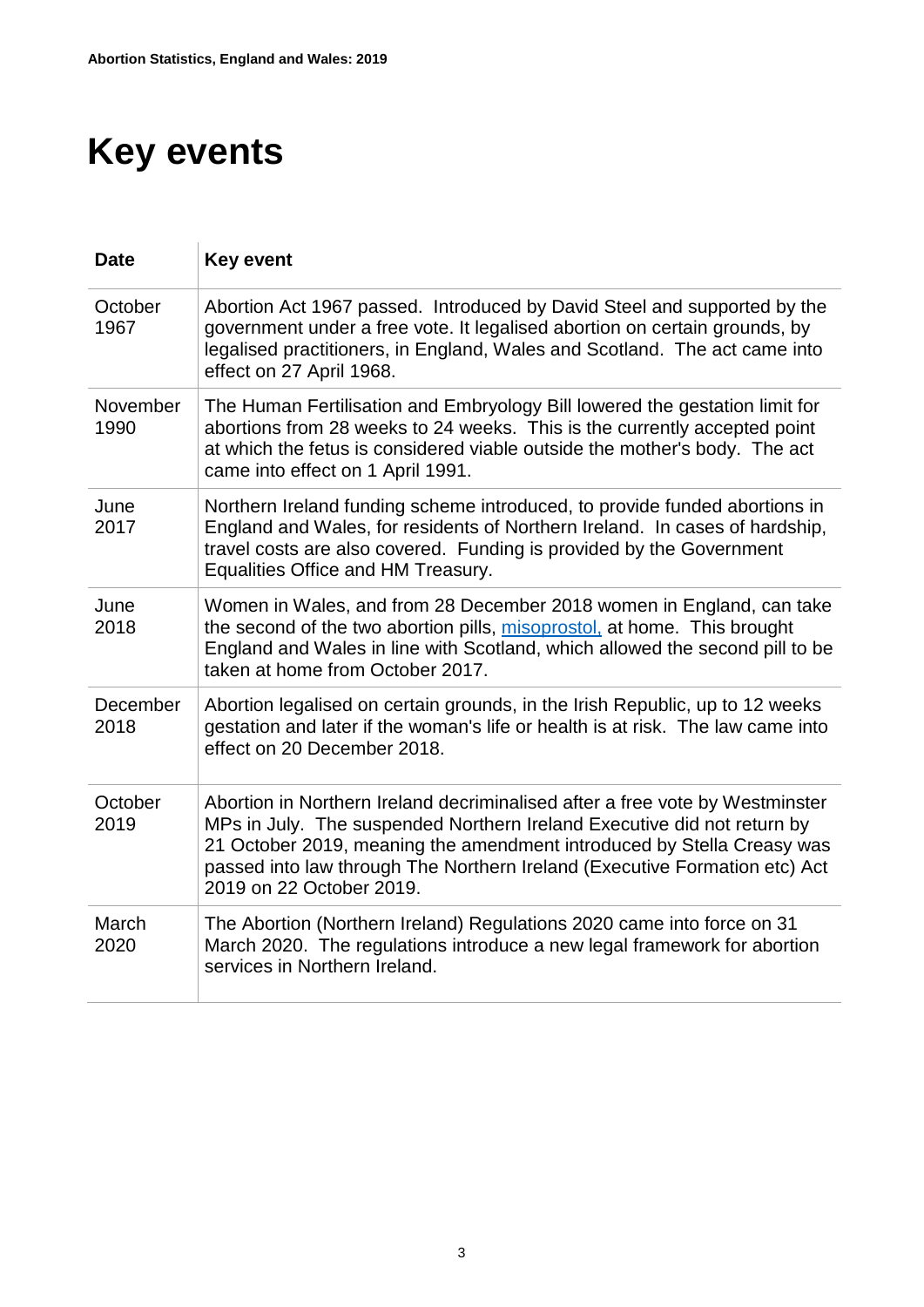# <span id="page-3-0"></span>**Key points in 2019**

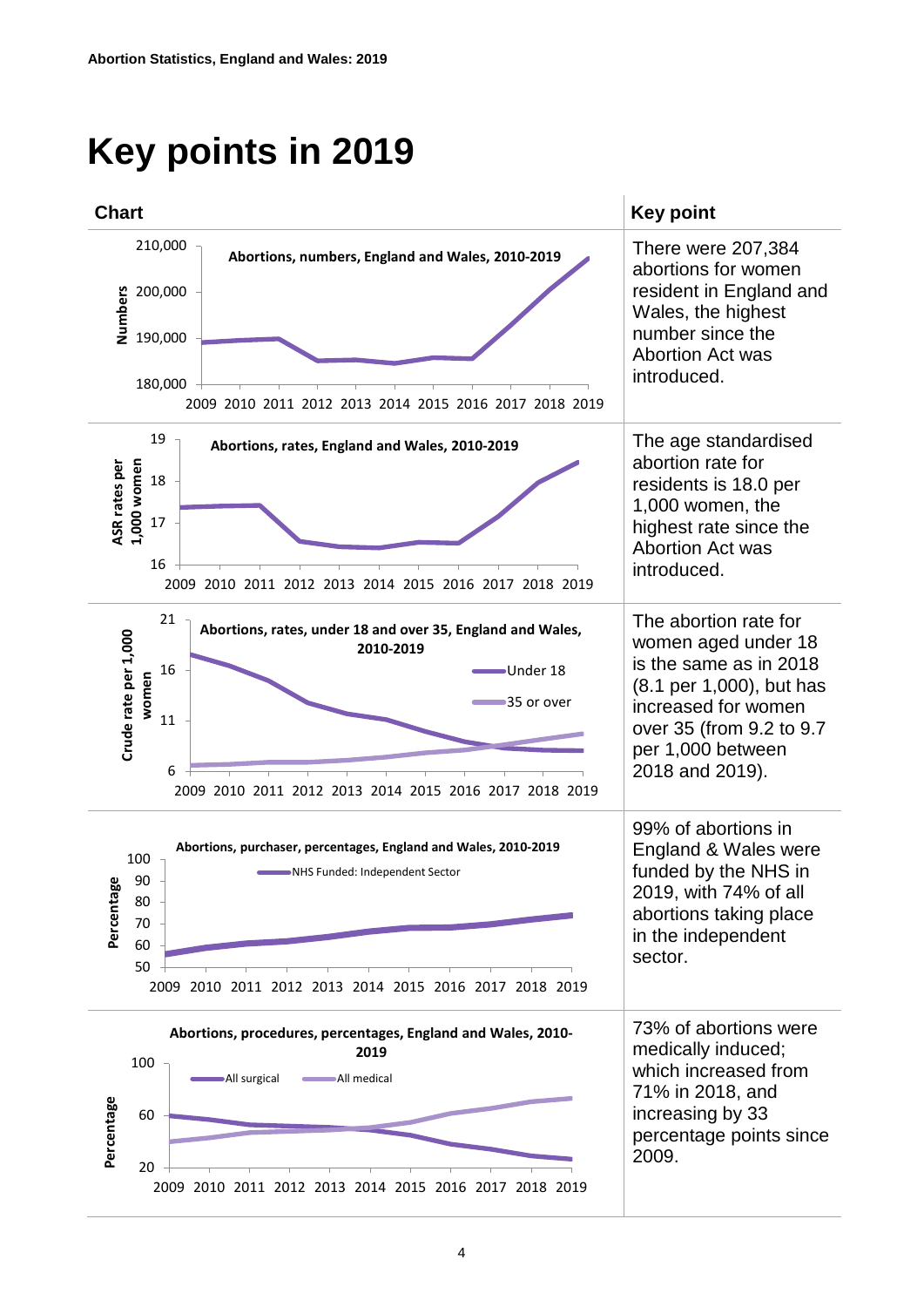# <span id="page-4-0"></span>**1. Introduction**

1.1 This report provides statistics on abortions recorded in England and Wales in 2019. The information presented is based on abortion notification forms (HSA4) submitted by clinics and hospitals to the Chief Medical Officer (CMO) at the Department of Health & Social Care (DHSC). DHSC monitor the forms to ensure that there is full compliance with the legislation set out in the Abortion Act, 1967.

## <span id="page-4-1"></span>**Further information**

1.2 Further details on the legislative context of the Abortion Act, in addition to methodological and technical information on the data can be found in the ['Guide to](https://www.gov.uk/government/collections/abortion-statistics-for-england-and-wales)  [Abortion Statistics'](https://www.gov.uk/government/collections/abortion-statistics-for-england-and-wales), in [Abortion statistics for England and Wales: 2019.](https://www.gov.uk/government/collections/abortion-statistics-for-england-and-wales)

### <span id="page-4-2"></span>**Previous publications**

- 1.3 The Department of Health & Social Care (DHSC) has published abortion statistics annually since 2002. Statistics for years from 1974 to 2001 were published by the Office for National Statistics (ONS) in their Abortion Statistics Series AB, Nos 1 to 28. The reports for 1991 to 2001 are available electronically on request to abortion.statistics@dhsc.gov.uk. Statistics for years from 1968 to 1973 were published in the Registrar General's Statistical Review of England and Wales, Supplement on Abortion.
- 1.4 The most recent versions of the publication are available from the [GOV.UK](https://www.gov.uk/government/collections/abortion-statistics-for-england-and-wales) website.
- 1.5 Contact us at [abortion.statistics@dhsc.gov.uk.](mailto:abortion.statistics@dhsc.gov.uk)
- 1.6 Abortion statistics cover the period January to December 2019 and are published annually. The next publication will be in June 2021, and will cover January to December 2020.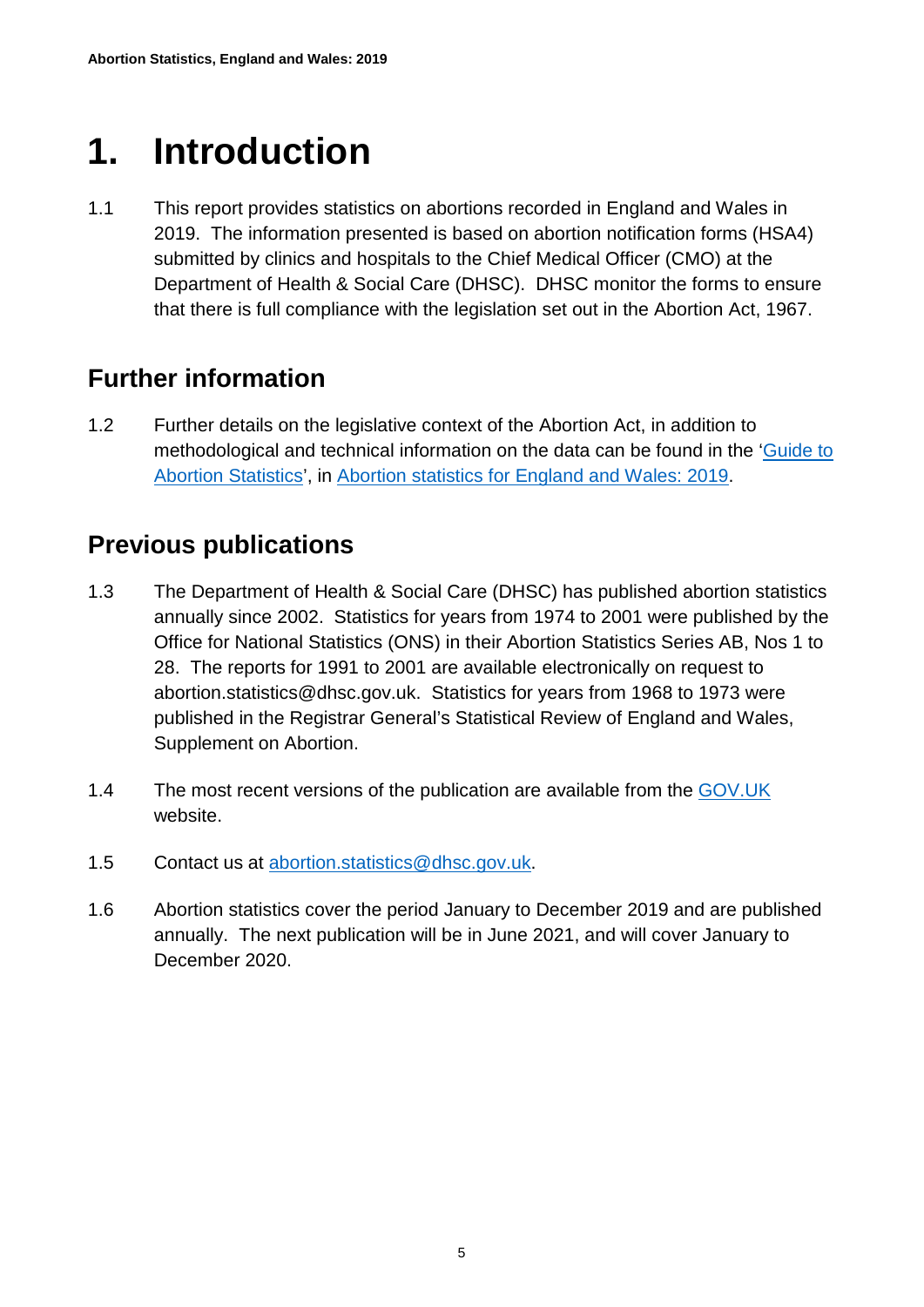# <span id="page-5-0"></span>**2. Commentary**

**Unless specified, the following commentary, charts and tables relate only to abortions in England and Wales, for residents of England and Wales, in 2019.**

#### <span id="page-5-1"></span>**Overall number and rate of abortions**

2.1 Of the 209,519 abortions notified as taking place in England and Wales, 207,384 were to residents of England and Wales. This represents an age-standardised abortion rate (ASR) of 18.0 per 1,000 resident women aged 15-44. The ASR rate has increased since 2018, (17.4 per 1,000 resident women aged 15-44). This is the highest rate recorded, exceeding the previous peak in 2007, (17.9 abortions per 1,000 resident women aged 15-44). (Table 1 and Figure 1).

#### **Figure 1: Age Standardised abortion rate per 1,000 women aged 15-44, England and Wales, 1970 to 2019**



# <span id="page-5-2"></span>**Age**

2.2 The abortion rate in 2019 was highest for women aged 22 (at 31.6 per 1,000 women). In 2018 the highest rate was for women aged 21 (30.7 per 1,000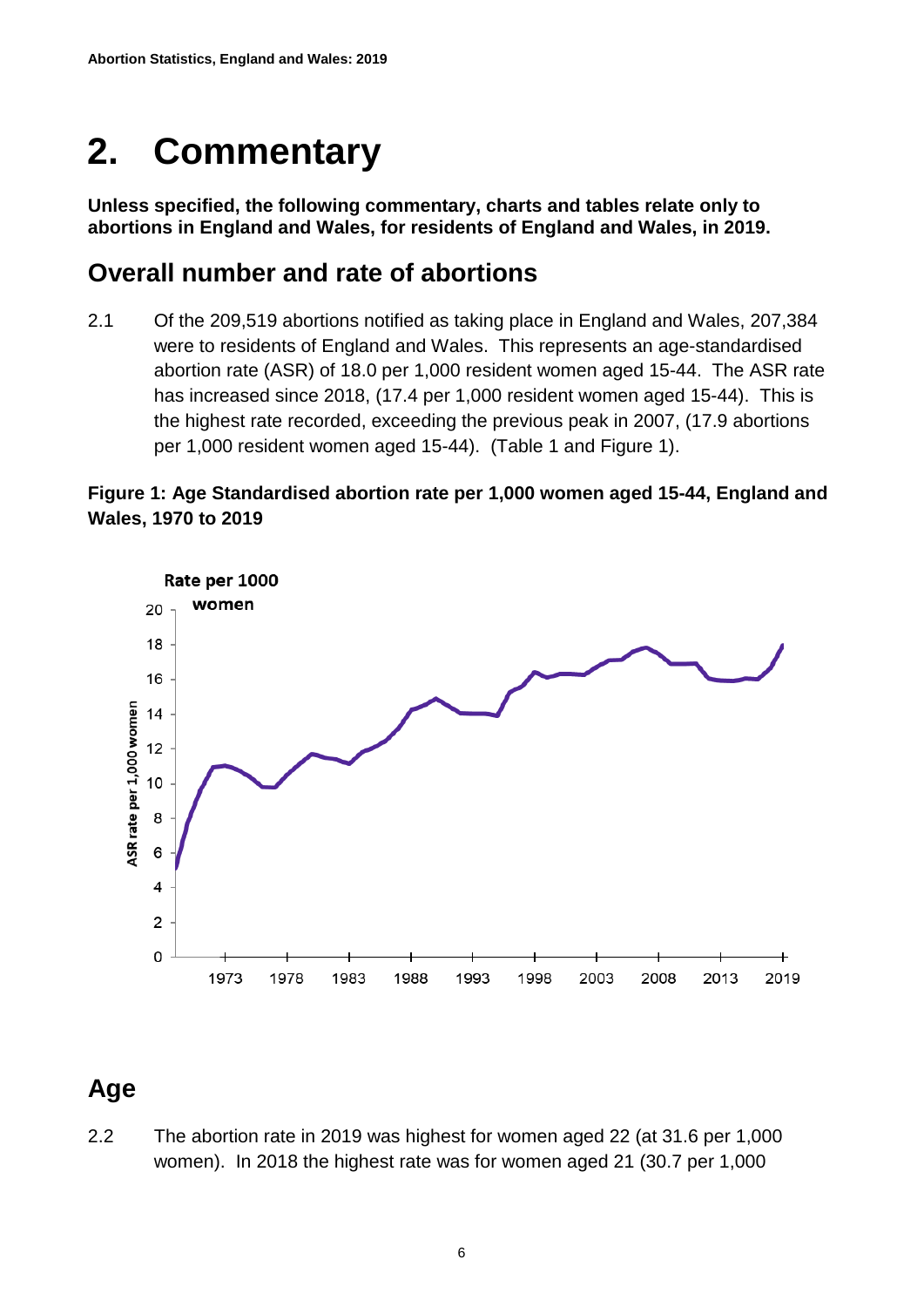women), and in 2009 it was highest for women aged 19, 20 and 21 (all at 33 per 1,000 women).





- 2.3 Abortion rates for those aged under 18 have declined over the last ten years but remained the same in 2019 as in 2018 (8.1 per 1,000). The decline since 2009 is particularly marked in the under 16 age group, where the rates have decreased from 4.0 per 1,000 women in 2009 to 1.4 per 1,000 women in 2019. The abortion rate for 18-19 year olds has also declined from 31.6 per 1,000 women to 23.8 per 1,000 women in the same period.
- 2.4 There has been an increase in the rates for all ages 25 and above. The largest increases in abortion rates by age are amongst women aged 30-34 which have increased from 15.7 per 1000 in 2009 to 20.9 per 1000 in 2019 (Table 3b).

### <span id="page-6-0"></span>**Marital status**

2.5 81% of abortions in 2019 were for women whose marital status was given as single, a proportion that has remained roughly constant for the last 10 years. 52%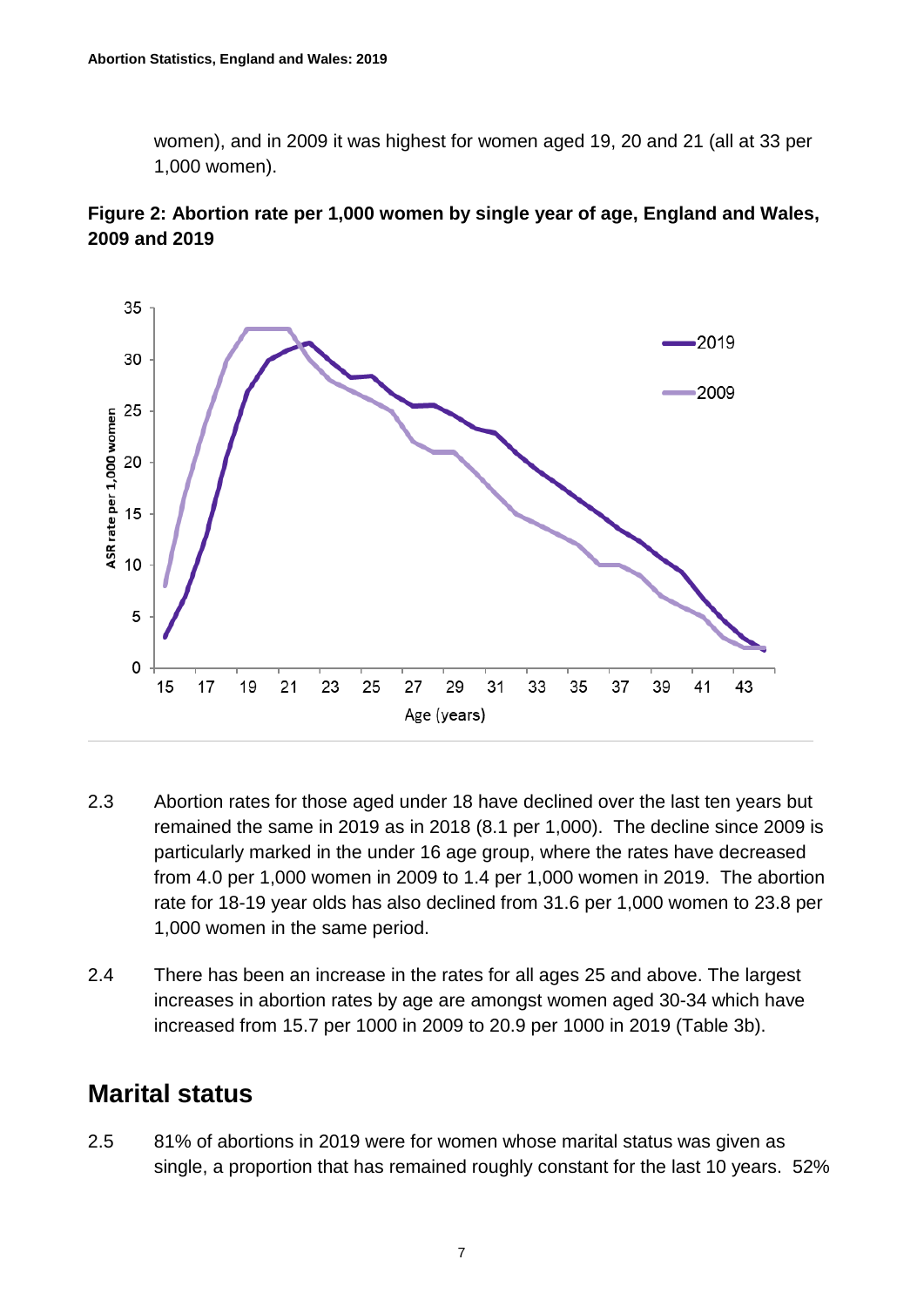were to women who were single with partner. This proportion has remained similar in recent years (Table 3a.v).

# <span id="page-7-0"></span>**Ethnicity**

2.6 77% of women having abortions reported their ethnicity as White, 9% as Asian, 8% as Black, 4% as Mixed and 2% as Other. Ethnicity was recorded on 97% of the forms received for 2019 (Table 3a.vi).

# <span id="page-7-1"></span>**Area of residence within England & Wales**

2.7 By region of residence, rates of abortion are highest in London (21.4 per 1,000 women aged 15-44) and lowest in the South West (14.8 per 1,000 women aged 15-44). (Figure 3).

**Figure 3: Age Standardised abortion rate, per 1,000 women aged 15-44, by region in England and Wales, 2019**

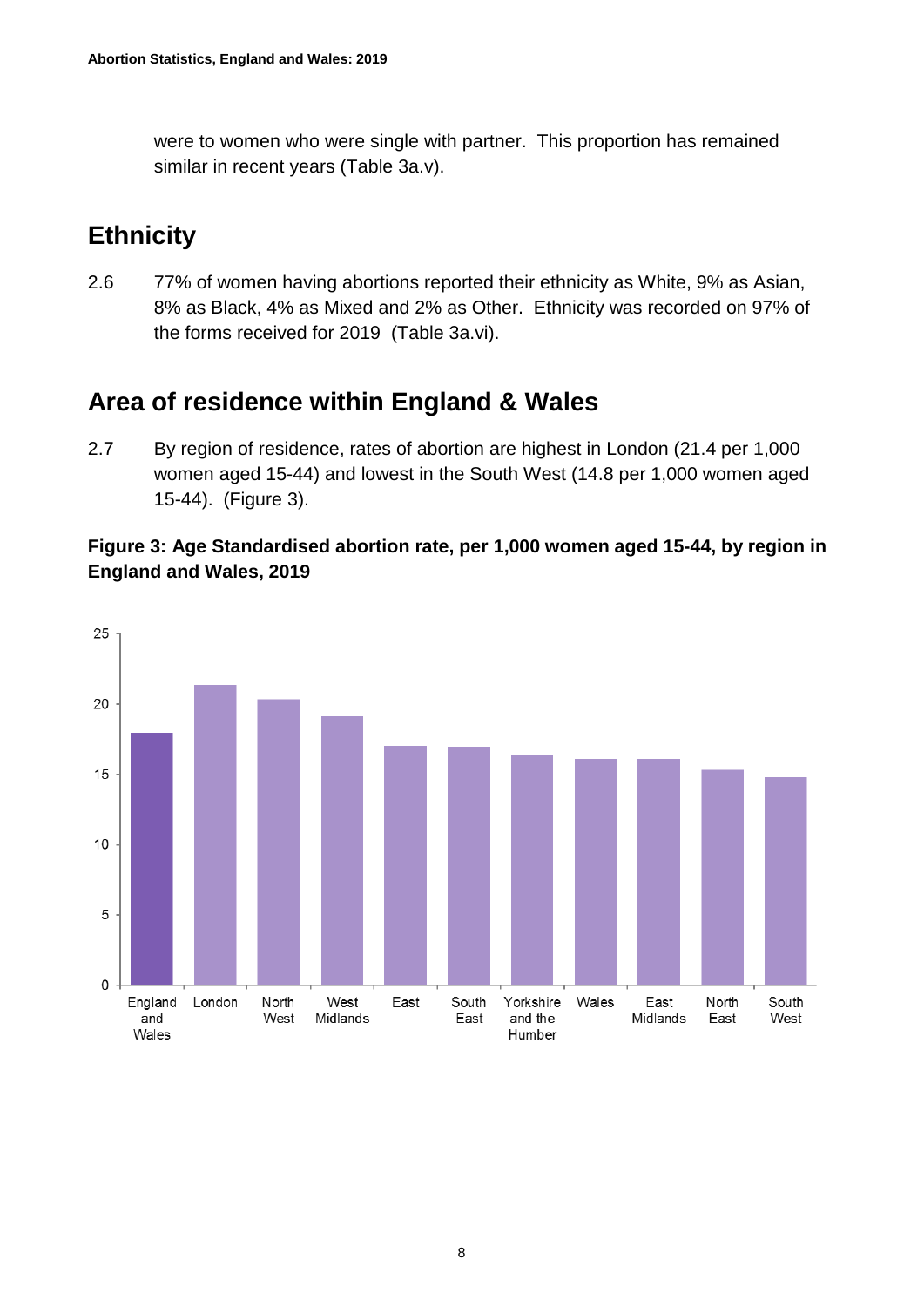## <span id="page-8-0"></span>**Location and funding of abortions**

- 2.8 In 2019, 24% of abortions were performed in NHS hospitals. The percentage performed in approved independent sector clinics under NHS contract increased in line with recent years, from 72% in 2018 to 74% in 2019, making a total of 99% of abortions funded by the NHS. The remaining 1% were privately funded. (Table 3a.i and Figure 4).
- 2.9 The proportion performed under NHS contract has increased almost every year since this information was collected in 1981, while the proportions of NHS hospital and private abortions has fallen over this period.



#### **Figure 4: Percentage of abortions by purchaser/provider, England and Wales, 1981 to 2019**

### <span id="page-8-1"></span>**Statutory grounds for abortion**

2.10 Under the Abortion Act 1967, a pregnancy may be lawfully terminated by a registered medical practitioner in approved premises, if two medical practitioners are of the opinion, formed in good faith, that the abortion is justified under one or more of grounds A to G. (Table A). For more information about the grounds for abortion, see the [Glossary](#page-17-0) and page 4 in the ['Guide to Abortion Statistics'](https://www.gov.uk/government/collections/abortion-statistics-for-england-and-wales), in the link for Abortion statistics for England and Wales: 2019.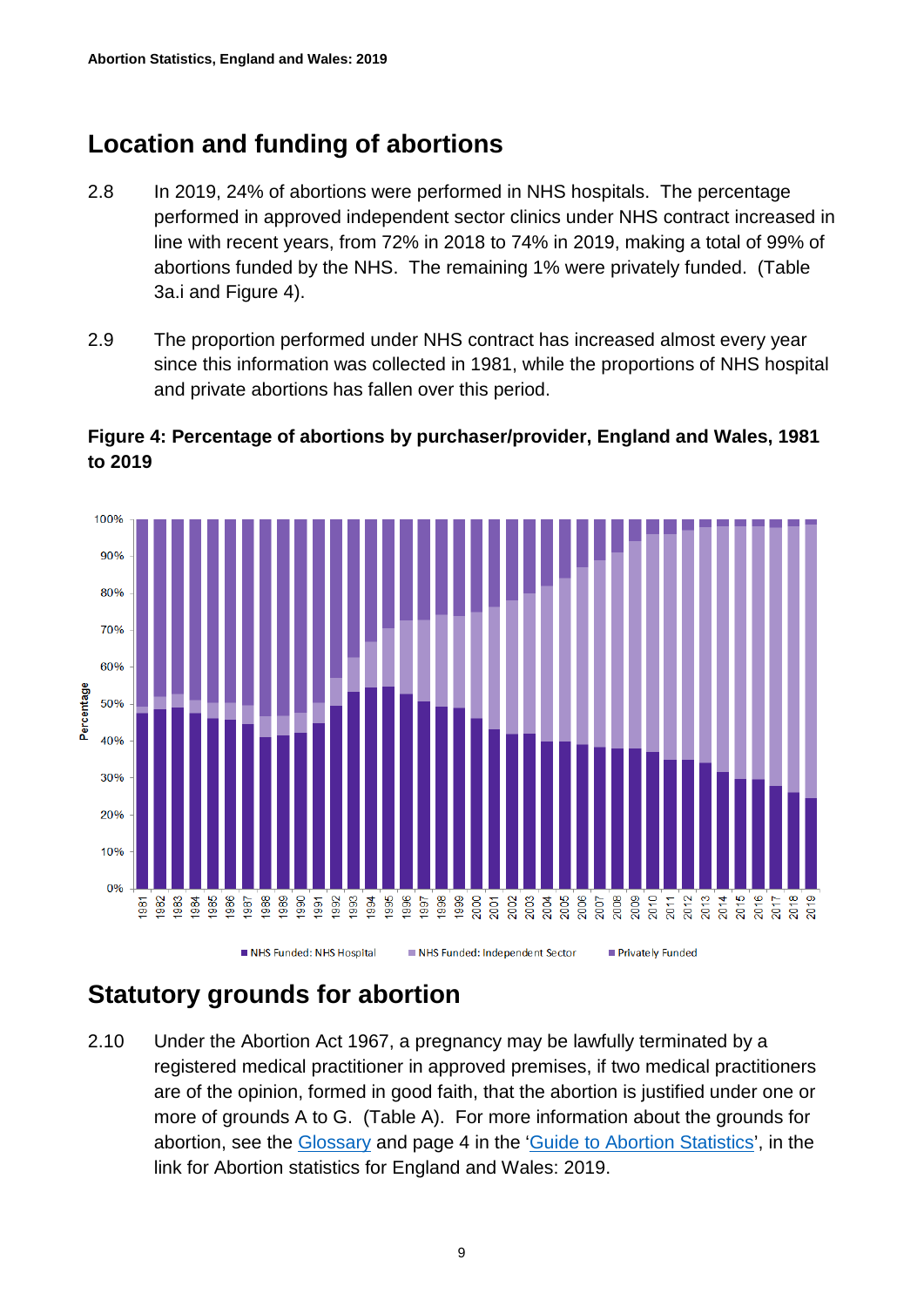#### **Table A: Grounds for abortion**

| Ground   | <b>Definition</b>                                                                                                                                                                                                                                                                     |
|----------|---------------------------------------------------------------------------------------------------------------------------------------------------------------------------------------------------------------------------------------------------------------------------------------|
| Ground A | That the continuance of the pregnancy would involve risk<br>to the life of the pregnant woman greater than if the<br>pregnancy were terminated.                                                                                                                                       |
| Ground B | That the termination is necessary to prevent grave<br>permanent injury to the physical or mental health of the<br>pregnant woman.                                                                                                                                                     |
| Ground C | That the pregnancy has NOT exceeded its 24th week and<br>that the continuance of the pregnancy would involve risk,<br>greater than if the pregnancy were terminated, of injury to<br>the physical or mental health of the pregnant woman.                                             |
| Ground D | That the pregnancy has NOT exceeded its 24th week and<br>that the continuance of the pregnancy would involve risk,<br>greater than if the pregnancy were terminated, of injury to<br>the physical or mental health of any existing child(ren) of<br>the family of the pregnant woman. |
| Ground E | That there is substantial risk that if the child were born it<br>would suffer from such physical or mental abnormalities<br>as to be seriously handicapped.                                                                                                                           |
| Ground F | To save the life of the pregnant woman.                                                                                                                                                                                                                                               |
| Ground G | To prevent grave permanent injury to the physical or<br>mental health of the pregnant woman.                                                                                                                                                                                          |

- 2.11 The proportion of abortions performed under different grounds has remained similar to previous years. In 2019, 98% of abortions (202,975) were performed under ground C. A further 2% were carried out under ground E (3,183 abortions, a decrease of 86 since 2018), with 1% (1,045 abortions) under ground D. The remaining grounds account for very few abortions; 181 in total across grounds A, B, F and G. (Table 2). Most of the overall increase in the number of abortions is the result of ground C abortions increasing.
- 2.12 The vast majority (99.9%) of abortions carried out under ground C alone were reported as being performed because of a risk to the woman's mental health. These were classified as F99 (mental disorder, not otherwise specified) under the International Classification of Disease version 10 (ICD-10).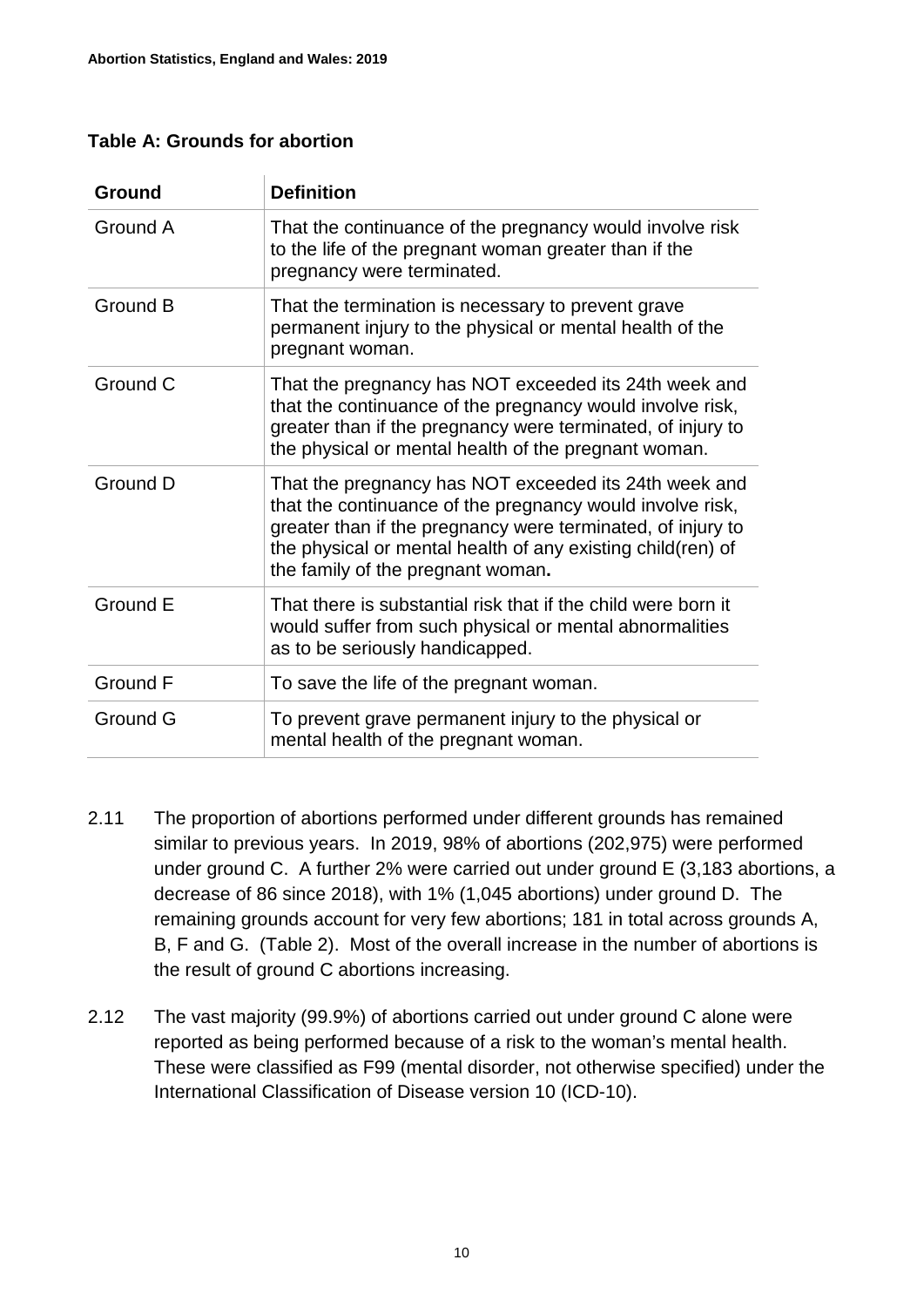### <span id="page-10-0"></span>**Legal abortions performed under ground E**

- 2.13 Ground E abortions are those performed because of fetal abnormality at any gestation. There were 3,183 abortions performed under ground E in 2019. This is a slight fall since 2018, when there were 3,269. In both 2018 and 2019, only 2% of abortions were performed under ground E (Table 3).
- 2.14 In 2019, 73% of ground E abortions were performed medically. 73% per cent of all abortions were also performed medically (Tables 9c and 7a).
- 2.15 10% of ground E abortions were performed at under 13 weeks in 2019. 66% were performed at 15 weeks and over. There were 275 ground E abortions at 24 weeks and over (Table 9b).
- 2.16 The age group with the highest proportion of abortions performed under ground E is 35 and over (3% of abortions for this age group were performed under ground E (Table 2).
- 2.17 In the 2019 publication changes have been made to the reporting of medical conditions for abortions performed under ground E. There can often be multiple reasons for an abortion for a fetal abnormality and previous publications have reported both the principal medical condition, as well as the total number of mentions by medical condition. The 2019 publication only reports the total number of mentions by medical condition. More information about this is available in the Guide to Statistics).<sup>[1](#page-10-2)</sup>
- 2.18 There was a total of 3,863 conditions mentioned on ground E forms in 2019. This is a decrease from 4,456 in 2018. The medical diagnoses are coded to the International Classification of Diseases (ICD10). For more information on issues with the reporting of ground E abortions see the ['Guide to Abortion Statistics'](https://www.gov.uk/government/collections/abortion-statistics-for-england-and-wales), in the link for Abortion statistics for England and Wales: 2019 (page 7).
- 2.19 Congenital malformations (see glossary on page 18), were the most common medical condition mentioned on HSA4 forms, making up 53% of conditions mentioned. Chromosomal abnormalities counted for 29% of conditions mentioned (see Table 9a).

## <span id="page-10-1"></span>**Gestation period**

-

2.20 There has been an increase in the proportion of abortions that are performed at under 10 weeks since 2009. In 2019, 82% of abortions were performed under 10

<span id="page-10-2"></span><sup>1</sup> Available at https://www.gov.uk/government/collections/abortion-statistics-for-england-and-wales.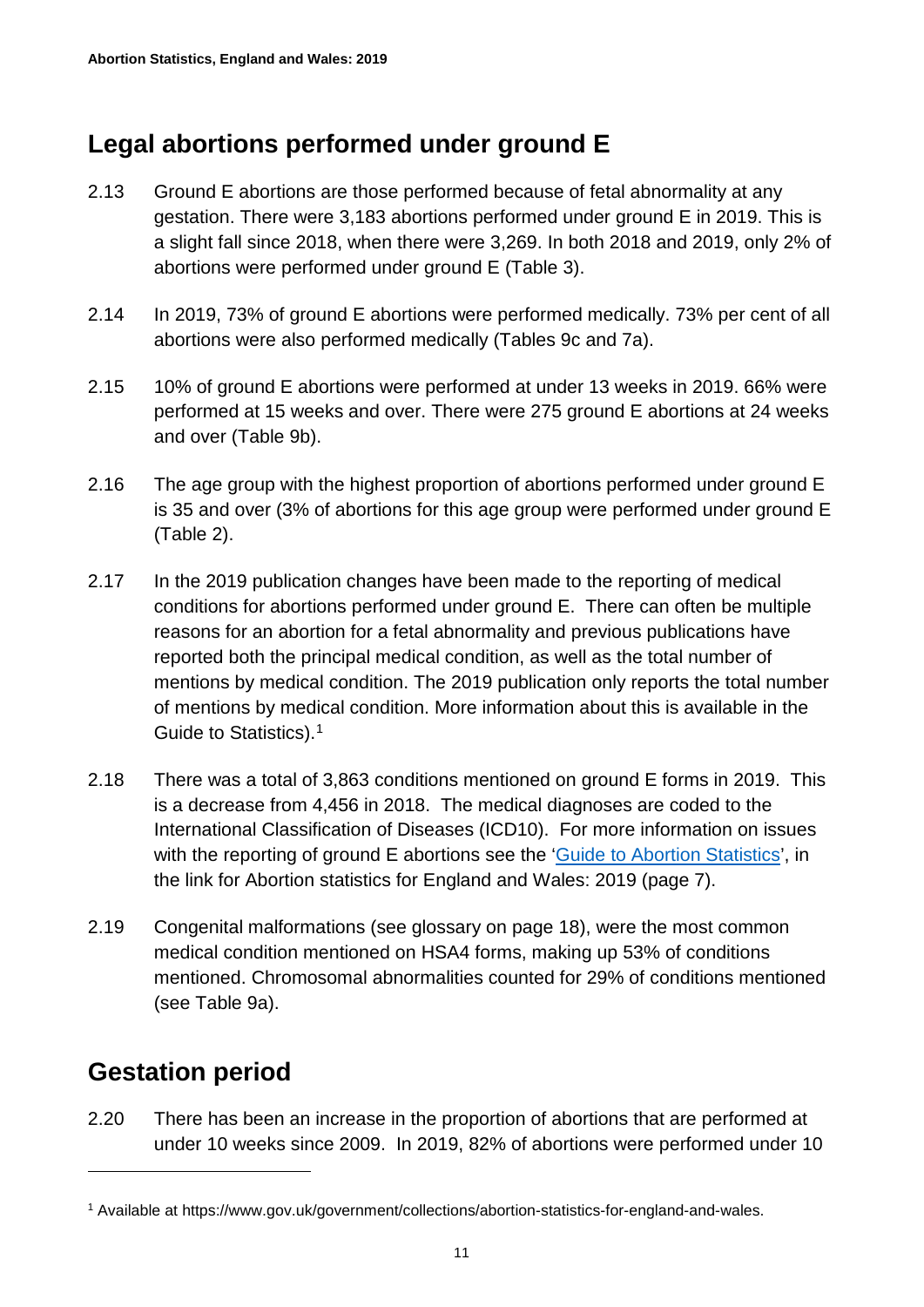weeks, increasing from 75% in 2009. This is also an increase of 2 percentage points from 2018. In comparison, abortions performed at 10-12 weeks decreased by 2 percentage points. The percentage performed at 20 weeks and over remained the same since 2018 at 2%. (Table 3a.iii).

2.21 The legal limit for a woman having an abortion is 24 weeks gestation. This is the point at which the fetus is viable outside the mother's body. Abortions may be performed after 24 weeks in certain circumstances, for example, if the mother's life is at risk or the child would be born severely disabled. Abortions where gestation is 24 weeks or over account for a very small number of abortions (0.1% of the total). There were 279 such abortions in 2019**.** (Table 5).

#### <span id="page-11-0"></span>**Previous abortions**

- 2.22 In 2019, 40% of women undergoing abortions had had one or more previous abortions. The proportion has increased steadily from 34% in 2009 (Table 3a.ix and Table 4b).
- 2.23 The percentage of women aged under 18 who had one or more previous abortions in 2019 is the same as in 2009 (7%). The percentage of women aged 30 or over, who had one or more previous abortions has increased from 43% in 2009 to 49% in 2019 (Table 4b).
- 2.24 There is also large variation in rates of repeat abortions across local authorities. The proportion of women who had a repeat abortion in 2019 ranged from 22.4% (Rutland) to 50.9% (Croydon). This variation could be due to a range of factors, including random variation, differing demographics or the impact of local policy decisions. See Tables 10 and 11 for a wide range of additional analysis at Local Authority (LA) and Clinical Commissioning Group (CCG) level.

### <span id="page-11-1"></span>**Previous obstetric history**

2.25 In 2019, 55% of women undergoing abortions had had one or more previous pregnancies that resulted in a live or stillbirth, up from 49% in 2009 (Table 3a.vii). 20% of women had had a previous pregnancy resulting in a miscarriage or ectopic pregnancy, up from 15% in 2009.

## <span id="page-11-2"></span>**Method of abortion**

2.26 Different methods can be used to terminate a pregnancy, depending on the gestation, and other circumstances relating to the individual woman. There are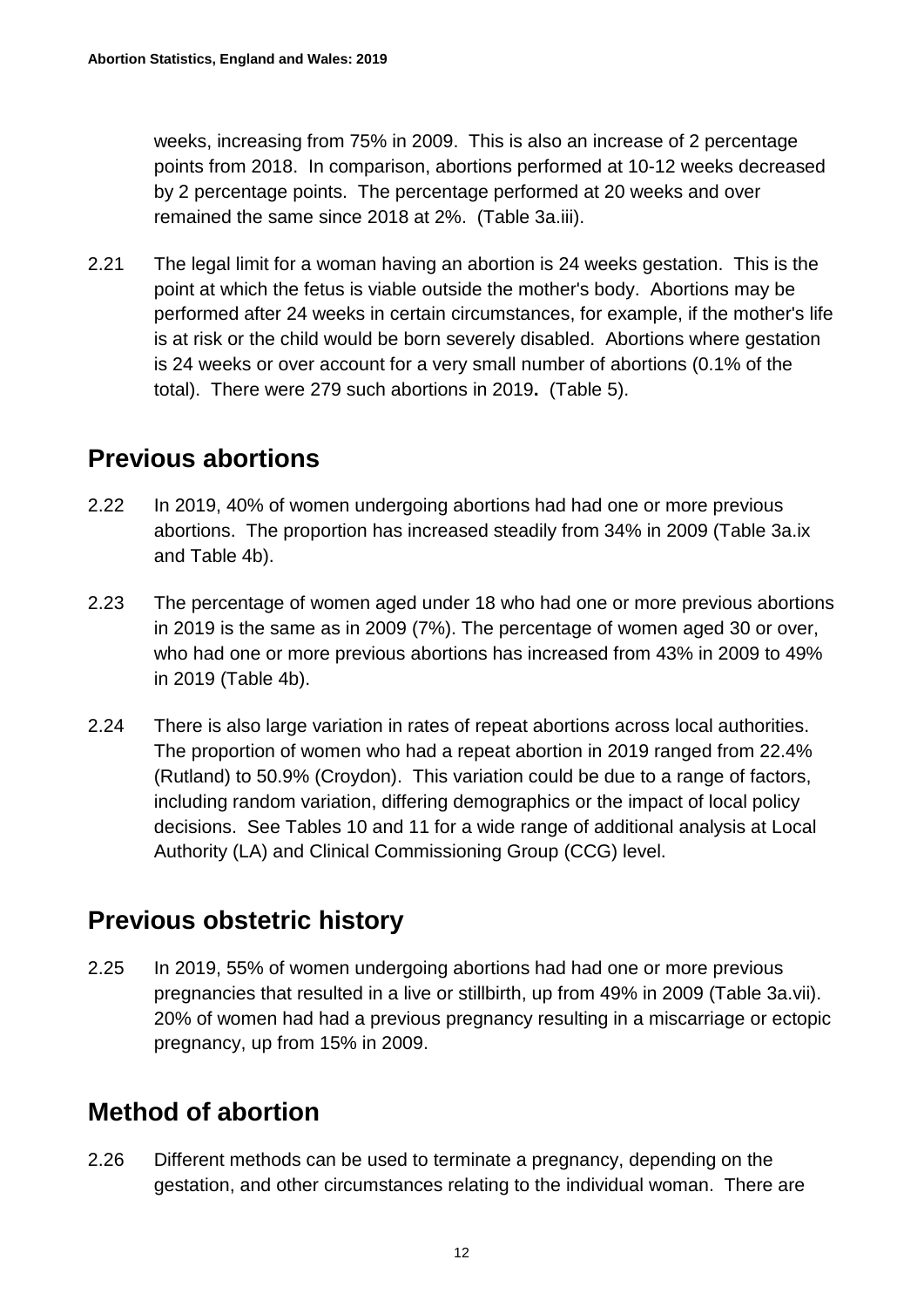$\overline{a}$ 

medical methods which involve the use of drugs (e.g. Mifepristone) and there are surgical methods, such as vacuum aspiration or dilatation and evacuation. (See [Glossary](#page-17-0) and [Guide to Abortion Statistics\)](https://www.gov.uk/government/collections/abortion-statistics-for-england-and-wales).

- 2.27 Medical abortions accounted for 73% of total abortions in 2019, an increase of 2 percentage points from 2018. There has been a continuing upward trend in medical abortions since 1991, when Mifepristone was first licensed for use in the UK. (Table 3a.iv).
- 2.28 Early medical abortions are defined as taking place within the first 10 weeks of the pregnancy using medical methods. The first stage of treatment must be administered at an NHS hospital or independent sector abortion clinic approved by the Secretary of State for Health and Social Care. Since the end of 2018, women in England have been allowed to administer the second stage of treatment for early medical abortions at home.<sup>[2](#page-12-0)</sup>
- 2.29 In 2019, 52,235 abortions were carried out where the second treatment stage was administered at home. This equates to 36% of all early medical abortions in 2019. The number of home use early medical abortions increased with each quarter – from 5,398 in quarter one to 18,491 in quarter four of 2019. Most of these procedures were funded by the NHS and performed in the independent sector (90%).
- 2.30 By region of residence, in 2019 the East Midlands had the highest proportion of home use for the second stage of abortion, at 60% of all early medical abortions. The North West recorded the smallest proportion, where 16% of early medical abortions were recorded with the second stage of treatment taken at home (Figure 5).

<span id="page-12-0"></span><sup>2</sup> From March 30th 2020, the Secretary of State for Health and Social Care approved temporary measures in England to limit the transmission of Covid-19 by approving the use of both pills for early medical abortion, without the need to first attend a hospital or clinic.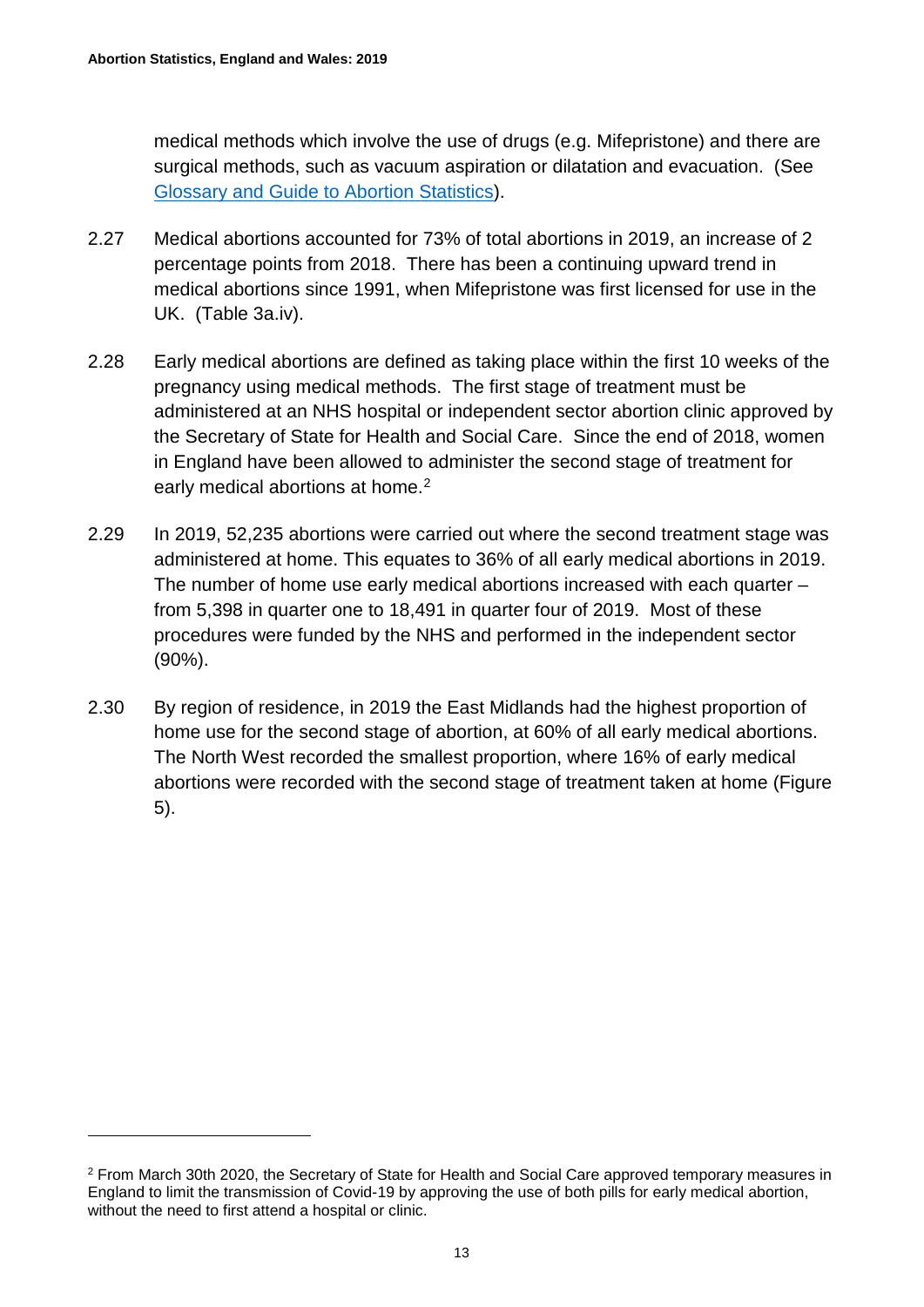



2.31 For abortions at 22 weeks and over, feticide is recommended by the Royal College of Obstetricians and Gynaecologists, prior to the evacuation of the uterus, to stop the fetal heart. In 2019, of the 1,717 abortions performed at 22 weeks and over, 55% were reported as preceded by a feticide and a further 41% were performed by a method whereby the fetal heart is stopped as part of the procedure.

## <span id="page-13-0"></span>**Complications**

2.32 Complications were reported in 337 out of 207,384 cases in 2019, a rate of 1 in every 625 abortions (1.6 per 1,000 abortions), which is a minor decrease from 2018 (1.7 per 1,000), and a decrease since 2009 (2 per 1,000). The rate of surgical complications increased from 1.4 in 2018 to 1.7 in 2019 but decreased for medical complications, 1.8 in 2018 to 1.6 in 2019. (Table 8).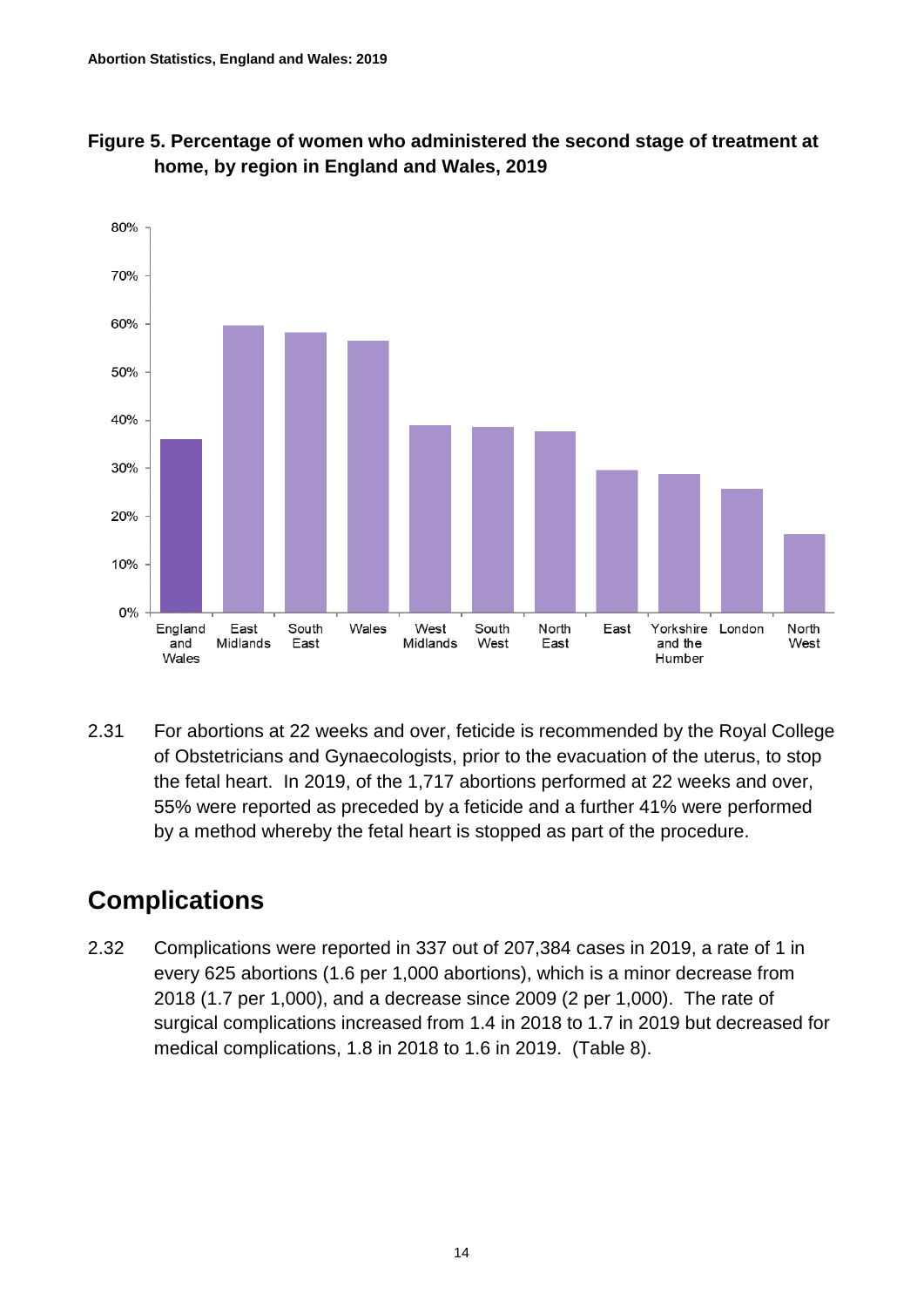# <span id="page-14-0"></span>**Selective terminations**

**2.33** In 2019, there were 126 abortions which were selective terminations, (See [Glossary\)](#page-17-0), an increase from 111 in 2018. 86% of the selective terminations were performed under ground E.

#### <span id="page-14-1"></span>**Women resident outside England and Wales**

- 2.34 This section covers abortions carried out in England and Wales to women who are residents of other countries.
- 2.35 In 2019, there were 2,135 abortions to women recorded as residing outside England and Wales, a decrease from 4,687 in 2018. Most non-residents came from Northern Ireland (47.5%) and the Irish Republic (17.6%). (Table 12a).

### <span id="page-14-2"></span>**Abortions for women from Northern Ireland**

- 2.36 On 29 June 2017 the Government announced that it would fund, via the Government Equalities Office (GEO), abortions for women ordinarily resident in Northern Ireland, where abortions were only available in very limited circumstances.
- 2.37 This provision for Northern Irish women currently remains in place despite the decriminalisation of abortion in Northern Ireland. This followed a free vote by Westminster MPs in July 2019 during the period that the Northern Ireland Executive was suspended (effectively becoming law when the Executive did not reconvene before 21st October 2019). This required the Northern Ireland Office (NIO) to provide a framework for abortion services to come into effect from 31st March 2020.
- 2.38 In 2019 there were 1,014 abortions for women from Northern Ireland, slightly lower than the 1,053 in 2018. Current levels remain substantially lower than the peak of 1,855 Northern Ireland resident abortions in 1990.

### <span id="page-14-3"></span>**Abortions for women from the Irish Republic**

2.39 In May 2018 the ban on abortion in the Irish Republic was overturned, repealing the eighth amendment of the constitution. The law came into effect on 20 December 2018 meaning that abortion is permitted in the first 12 weeks of pregnancy and in later cases where the a woman's life or health is at risk, or in cases of fatal fetal abnormality.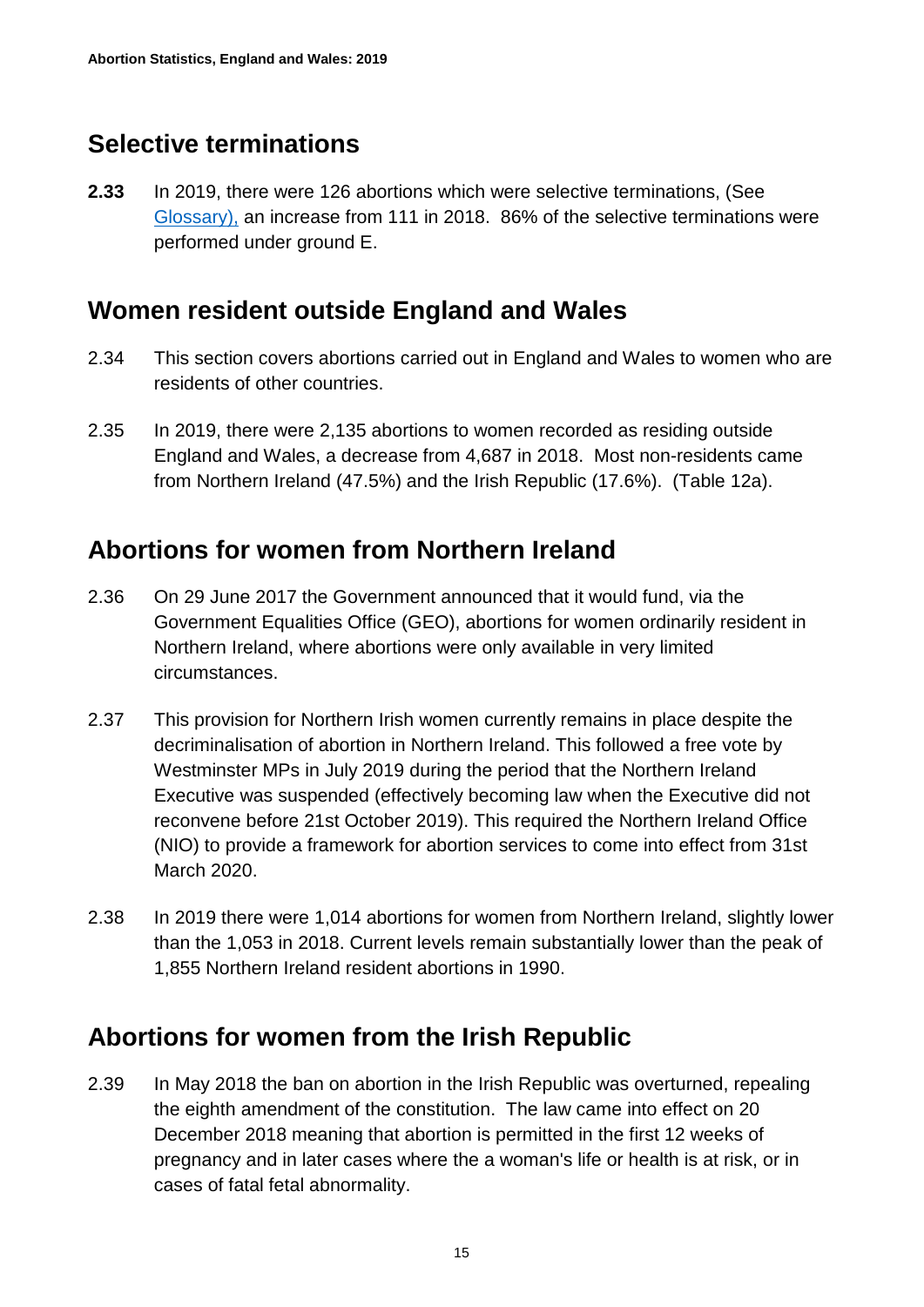- 2.40 As a result of this change, in 2019, the number of women travelling to England and Wales for abortions declined from 2,879 in 2018 to 375 in 2019 (Table 12a), a decrease of 87%.
- 2.41 The proportion of abortions for residents of the Irish Republic performed under ground C was 83%, a decrease of 14 percentage points from 97% in 2018. The proportion of abortions under ground E increased from 3% in 2018 to 17% in 2019 (Table 12e). In 2019, 17% of abortions were performed at less than 10 weeks gestation, falling from 69% in 2018.

#### **Figure 6: Number of abortions for residents of Northern Ireland and the Irish Republic: 1970 to 2019**



# <span id="page-15-0"></span>**Abortion rates by Index of Multiple Deprivation, (IMD), deciles**

- 2.42 The Index of Multiple Deprivation, (IMD), is divided into 10 deciles. Decile 1 is the most deprived and decile 10 the least deprived. For further information about the indices see: [English Index of Multiple Deprivation 2019](https://www.gov.uk/government/statistics/english-indices-of-deprivation-2019)
- 2.43 Women living in more deprived areas are more likely to have abortions than women living in less deprived areas. The rate in the most deprived decile is 26.1 per 1000 women. This is more than double the rate in the least deprived decile of 12.0 per 1000 women (Figure 7).
- 2.44 This is true across different age groups and different regions of England (Table 14 and Figure 8).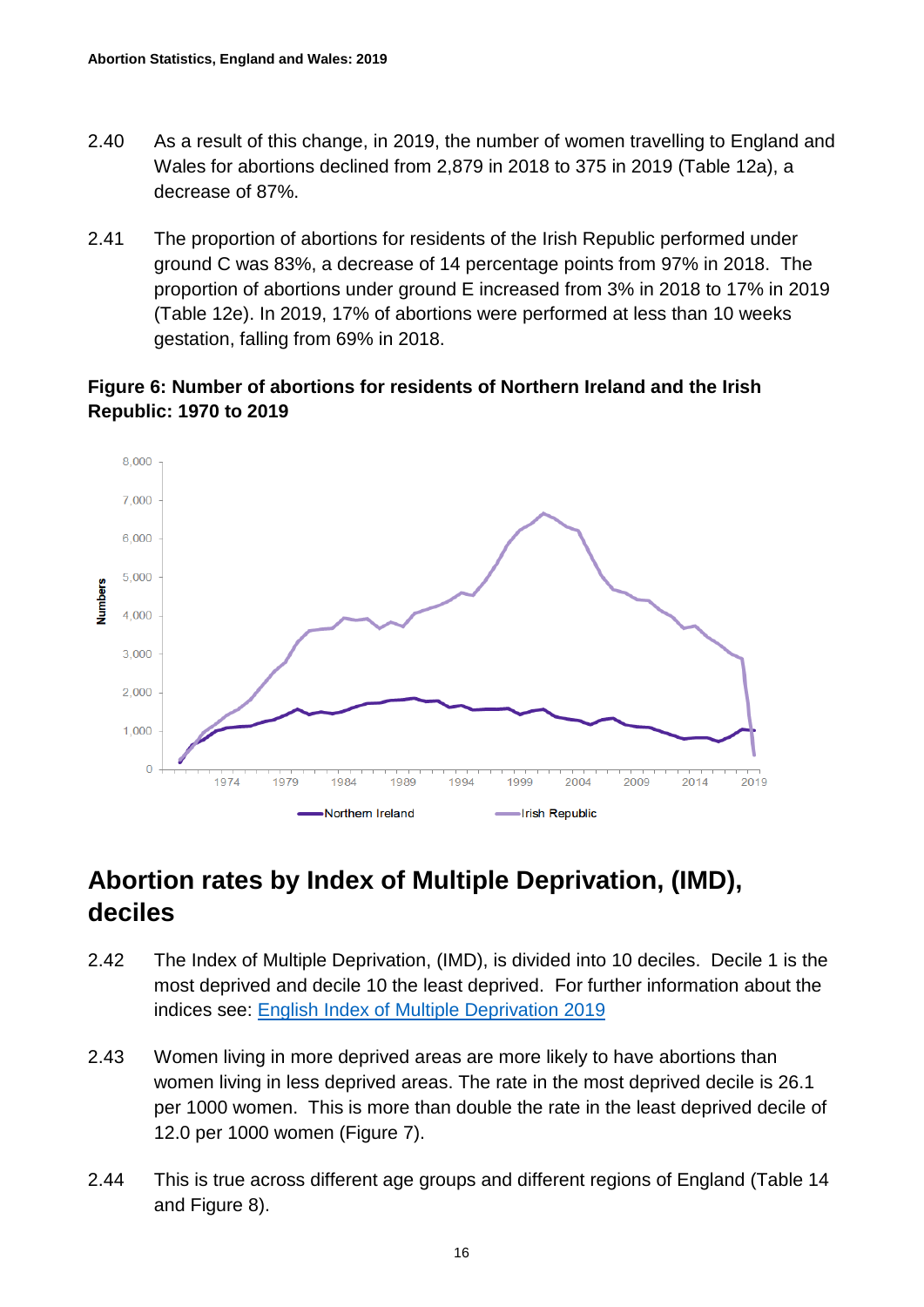

**Figure 7: Abortion rate per 1,000 women by IMD decile, England, 2019**

### <span id="page-16-0"></span>**Age range analysis by Index of Multiple Deprivation, (IMD), deciles**

2.45 The trend of rates increasing as levels of deprivation increase is also persistent across all age ranges (Figure 8).

**Figure 8: Abortion rate per 1,000 women, by age and IMD decile, England, 2019**

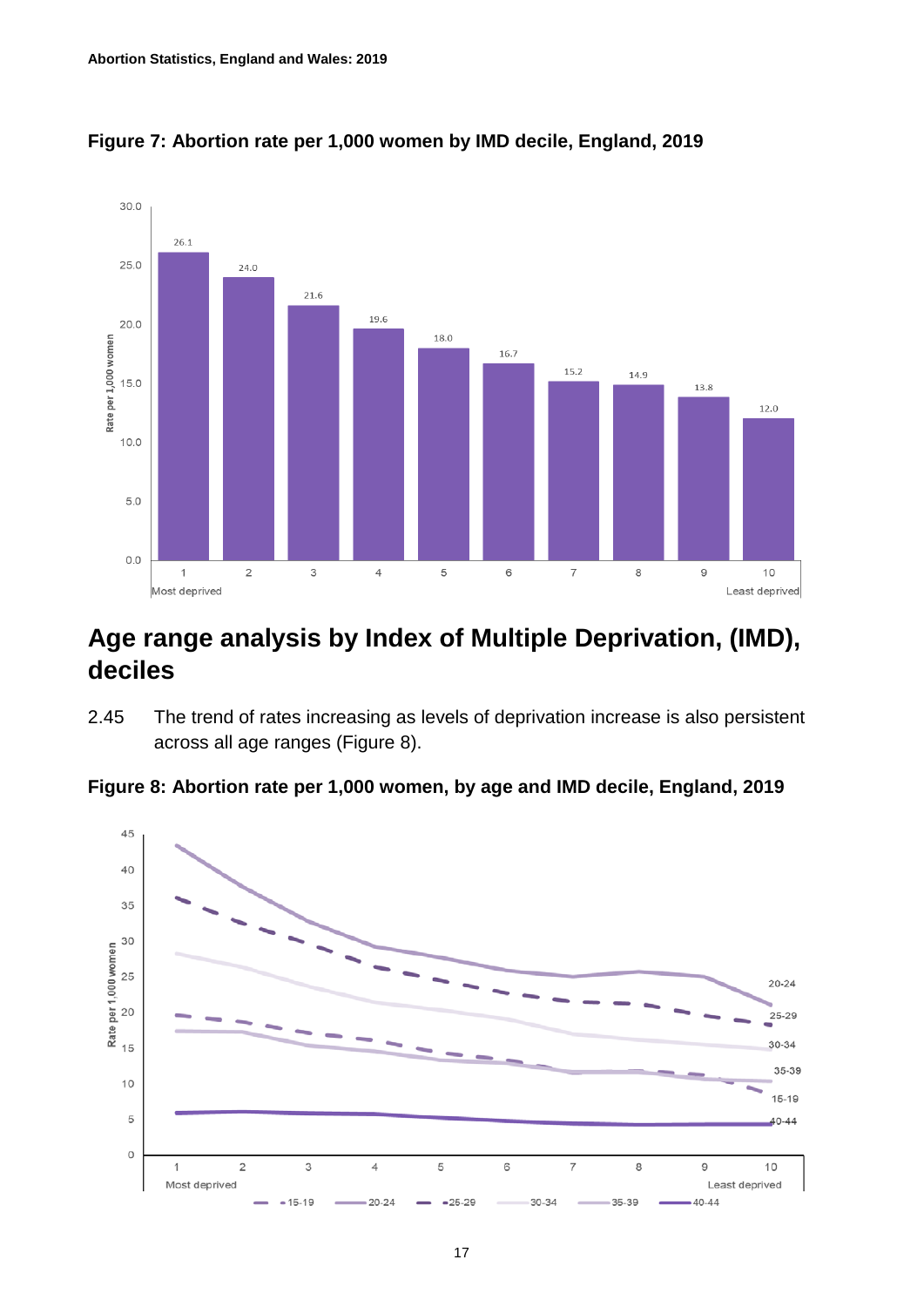# <span id="page-17-0"></span>**Glossary**

| <b>Term</b>                 | <b>Definition</b>                                                                                                                                                                                                                                                                                                                                                                                                                                                                                                                                                           |
|-----------------------------|-----------------------------------------------------------------------------------------------------------------------------------------------------------------------------------------------------------------------------------------------------------------------------------------------------------------------------------------------------------------------------------------------------------------------------------------------------------------------------------------------------------------------------------------------------------------------------|
| Age standardised rate       | A method to standardise the comparison of rates<br>within populations where there are structural<br>differences in age. (See Guide to Abortion<br>Statistics for further details).                                                                                                                                                                                                                                                                                                                                                                                          |
| Chief Medical Officer (CMO) | The CMO is the most senior government advisor<br>on health matters in the UK. The CMO advises<br>government on public health issues. This extends<br>to recommending policy changes affecting the law<br>governing abortion and advising doctors who<br>perform abortions, regarding the interpretation of<br>that law. There are four in total, each one advising<br>either Her Majesty's Government, (CMO for<br>England and medical adviser to the United<br>Kingdom government), the Northern Ireland<br>Executive, the Scottish Government or the Welsh<br>Government. |
| Congenital malformation     | Congenital malformations are also known as birth<br>defects, congenital disorders or congenital<br>anomalies. They are separated into two main<br>types: structural disorders, which affect the shape<br>of a body part and functional disorders, which<br>affect how a body part works. Congenital<br>malformations may include both structural and<br>functional disorders.                                                                                                                                                                                               |
| Crude rate                  | The number of abortions in a specified population<br>per year, divided by the total number of women in<br>that population.                                                                                                                                                                                                                                                                                                                                                                                                                                                  |
| Grounds                     | The grounds for abortion are specified in Table A<br>above and in the Abortion Act 1967.                                                                                                                                                                                                                                                                                                                                                                                                                                                                                    |
| Feticide                    | An abortion is a procedure to end a pregnancy.<br>Feticide is the destruction of a fetus in the uterus.                                                                                                                                                                                                                                                                                                                                                                                                                                                                     |
| <b>Medical abortion</b>     | Two medicines are taken, the first is mifepristone<br>and is taken at the clinic. The second is<br>misoprostol, which may be taken at the same time<br>or within 3 days of the first medicine. It may be<br>taken either at the clinic or at home under<br>amendments to the Abortion Act.                                                                                                                                                                                                                                                                                  |
| Selective terminations      | Pregnancies may result in more than one embryo<br>being implanted in the womb. In such cases, the                                                                                                                                                                                                                                                                                                                                                                                                                                                                           |